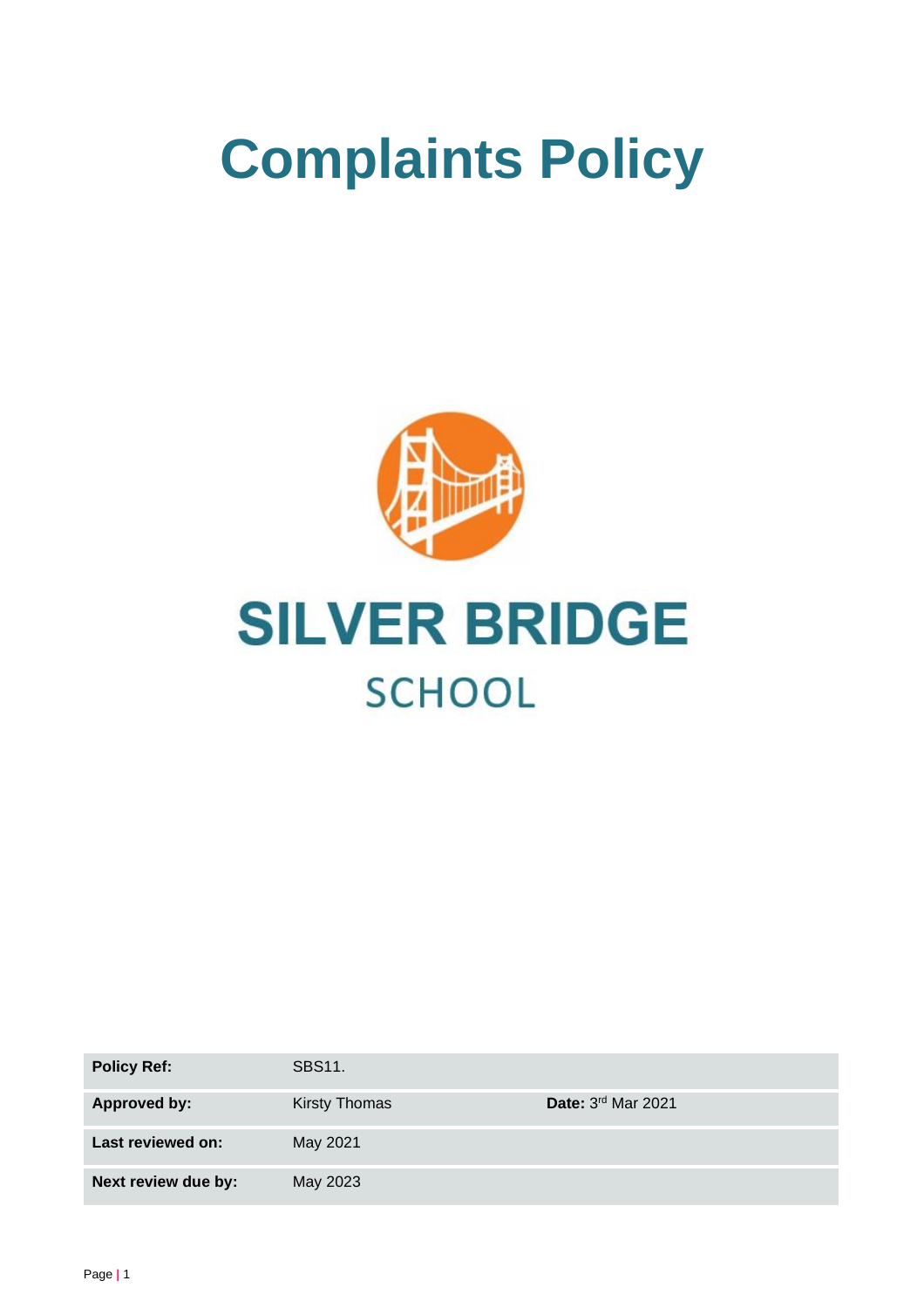# **Contents**

*'Take all complaints seriously. Don't let small concerns become big ones.' NAHT Handbook for School Leaders*

## **This Policy is for Parents/Carers, Students, Staff members and Stakeholders.**

# **1. What Constitutes a Complaint?**

The *Independent School Standards* and the Department for Education do not distinguish between 'concerns' and 'complaints'. Any matter about which a parent or carer of a student is unhappy and seeks action by the School is a complaint and is in the scope of this Policy whatever the School labels it as.

## **2. Introduction**

At Silver Bridge School we recognise that everyone occasionally makes mistakes. What is important, however, is that when mistakes are made there is a clear and fair approach to putting things right again. The school's stance on complaints is so vital to our ethos of openness, transparency and the importance of the voice of the student, parent/carers, stakeholders and staff.

The aim of this Complaints Policy is to ensure that every parent/carer, student, and Stakeholder involved in Silver Bridge School understands this policy and has access to a procedure that supports and enables them to raise concerns or complain about any aspect of the school or services.

Staff members who have concerns or complaints relating to their contract or employment or employee relationships, are expected to raise these through the school staff grievance policy and procedure. Any other concern or complaint should be raised through this complaints procedure.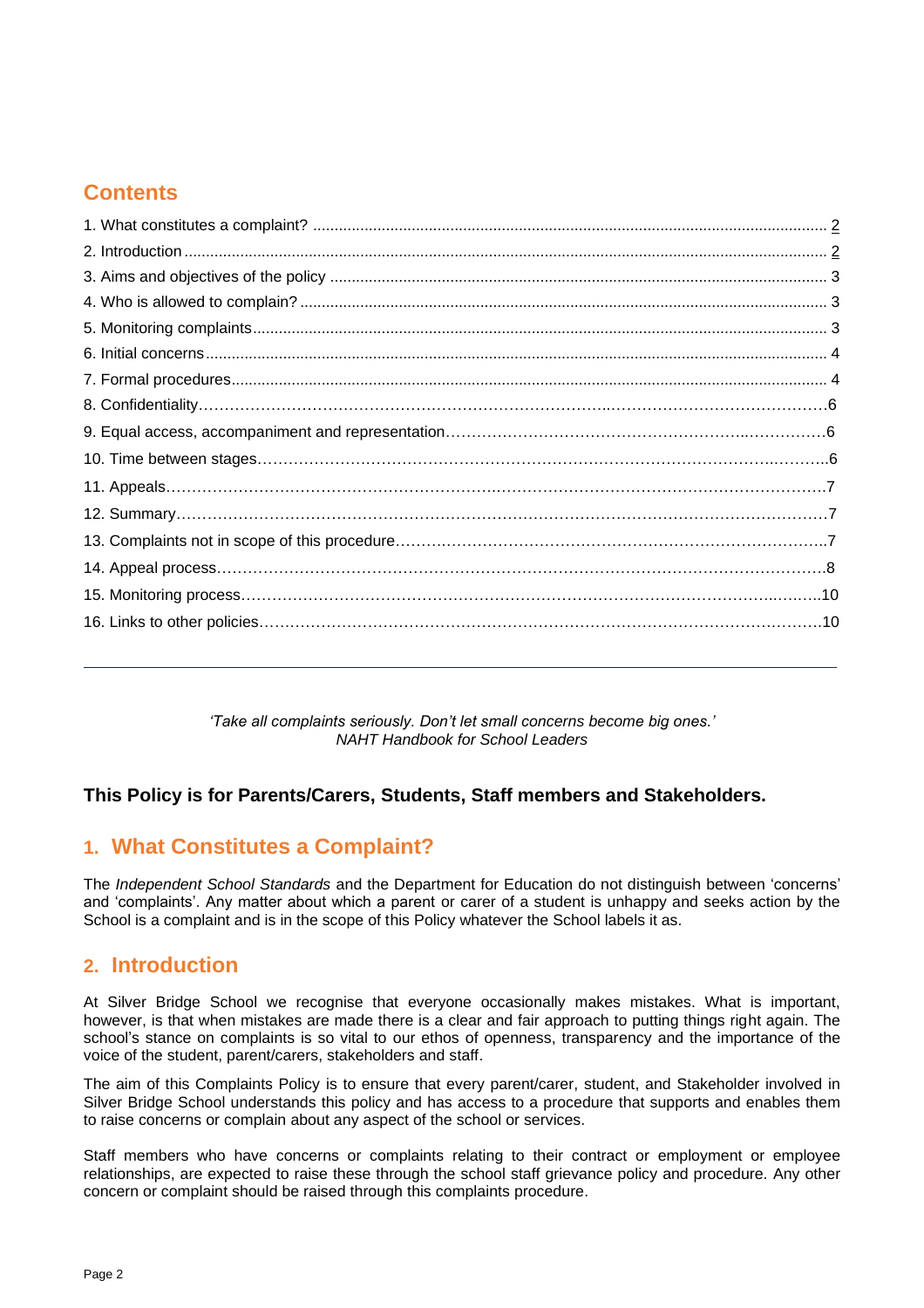**Silver Bridge School Complaints Policy will:**

- be easily **accessible** and **publicised;**
- be **simple** to understand and use;
- be **impartial;**
- be **non-adversarial;**
- allow **swift** handling with established **time-scales** for action and keep people informed of the progress;
- ensure a full and **fair** investigation by an independent person where necessary;
- respect people's desire for **confidentiality;**
- address all the points at issue and provide an **effective** response and **appropriate** redress, where necessary;

# **3. Aims and objectives of the policy**

This complaints policy aims to:

- Encourage the resolution of concerns by informal means wherever possible;
- Ensure that concerns and complaints are dealt with quickly, fully and fairly and within clearly defined time scales;
- Provide effective responses and appropriate redress;
- Maintain good working relationships between all people involved with the school.

# **4. Who is allowed to complain?**

This policy may be used by anyone (except staff whose concern or complaint is about their contract of employment or employee relationships) that has a concern or complaint about any aspect of the school. This includes but is not limited to: stakeholders, students or the parents or carers of the school's students, but may include neighbours of the school, or any other members of the local community.

# **5. Monitoring complaints**

At all stages of the formal complaints procedure, the following information will be recorded:

- The name of the complainant;
- The date and time at which complaint was made:
- The details of the complaint
- The desired outcome of the complainant;
- How the complaint is investigated (including written records of interviews held);
- Results and conclusions of investigations;
- Any action taken;
- The complainant's response (satisfaction or further pursuit of complaint).

The **Headteacher** will be the responsible person for maintaining a record of complaints and ensuring that all school students, parents/carers and staff, are aware of and comply with this policy, providing leadership and vison in respect of equality and provided guidance and support to all staff. The only instance where the Headteacher will **NOT** be responsible for logging complaints if the complaint is made against the Headteacher.

In this instance, the complaint will be dealt with by the Chair of the Governing Body and Executive Chairman of Spaghetti Bridge Ltd Stephen Bradshaw, contactable on [Stephen.bradshaw@spbridge.co.uk.](mailto:Stephen.bradshaw@spbridge.co.uk)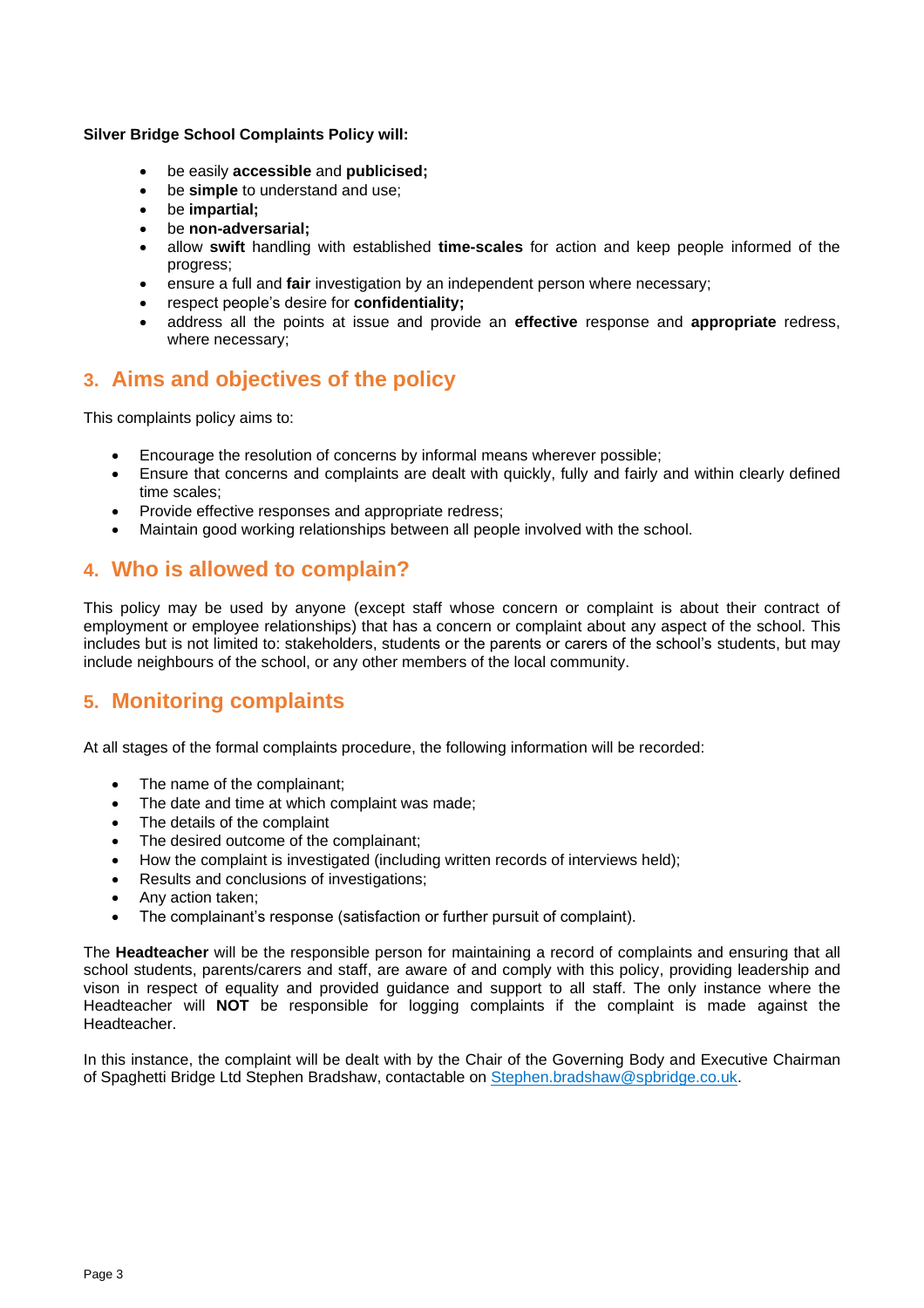## **Upholding or not upholding complaints**

At each stage of the complaints procedure, the conclusion will be either:

- That the complaint is upheld (in part or in full) and, where appropriate, some form of action is taken. Or
- That the complaint is not upheld and reasons for this are clearly given.

#### **Publicity and communication**

It is a legal requirement to publicise our complaints procedures.

This policy will be included within the School's information in many ways:

- information will be given to new parents/carers when their child joins the school  $\sum$
- $\sum$ information will be given to students at the school visit prior to admission
- $\sum$ home school bulletins and/or newsletters will remind parents/carers about the policy
- $\mathbf{S}$ information will be published on the school's website.

All staff at Silver Bridge School will be made aware of the complaints procedure and the various stages involved. At all stages of the complaints procedure, everybody involved will be clear about what is happening and what their responsibilities are.

Written records will be kept as evidence of procedures followed. In addition, the complainant will be told how to proceed to the next stage of the procedure when their complaint is not upheld.

## **6. Initial Concerns**

At the outset of any concern being raised, the difference between a concern and a complaint will be identified. We believe that taking informal concerns seriously at the earliest stage will reduce the numbers that develop into complaints.

We understand that concerns are often caused by simple mistakes or misunderstandings, or thoughts and feelings that have not been aired or acknowledged and we anticipate that these and other issues can be quickly and informally resolved through improved communication and immediate response. At other times, or if a concern is not resolved to the complainant's satisfaction, it may be necessary to use the formal complaints procedure. It is important that this choice is always available.

We ask that staff where possible are able to resolve issues on the spot, including apologising where appropriate. In addition, it may be appropriate to offer one or more of the following:

- an explanation;
- an admission that the situation could have been handled differently or better;
- an assurance that the event of concern will not recur:
- an explanation of the steps that have been taken to ensure that it will not happen again.

#### **Who to speak to informally**

Individuals can raise concerns with a member of the school administrative staff, class teacher, senior leader or Headteacher depending on their wishes and the type of issues they want to discuss.

## **Monitoring**

A brief note of all such issues will be kept.

#### **Time scales**

There are no specific time scales for dealing with concerns at this stage. However, as at all stages, issues will be considered and dealt with as quickly and effectively as possible.

#### **Response**

The individual who raised the concern or complaint will be informed of any action to be taken to resolve the issue and if appropriate, in writing.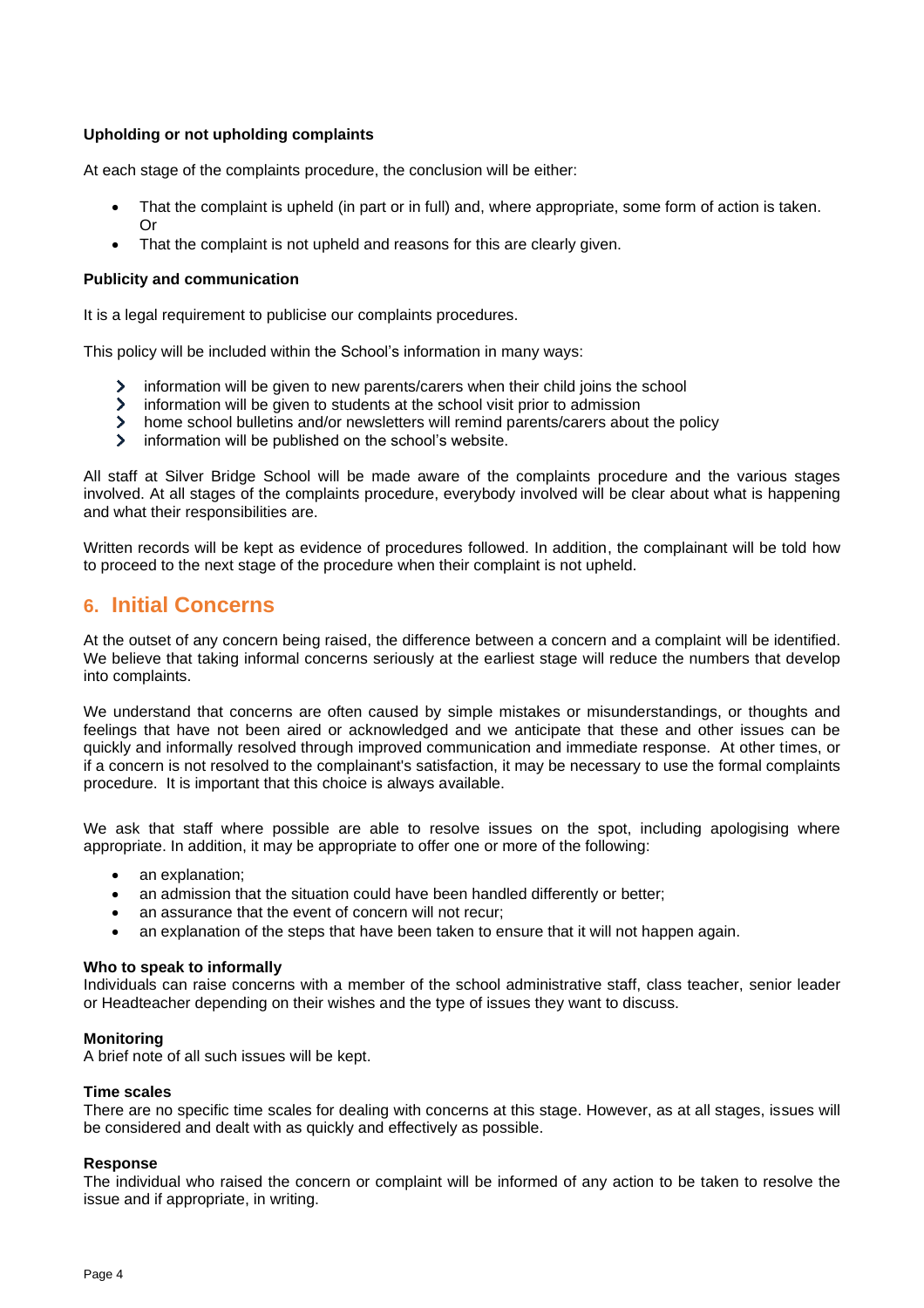# **7. Formal Procedures**

If a Stakeholder, student, or parent/carer is dissatisfied at the outcome of discussing a concern, they can make a complaint. At Silver Bridge School, we treat **ALL** complaints as formal, no matter how small. We will follow the same rigorous procedure for all complaints received, and we aim to resolve each one with a satisfactory resolution.

The **Headteacher** is the School's nominated member of staff with responsibility for the operation and management of the school complaints procedure.

## **The Headteacher must ensure, when they investigate complaints, that they:**

- establish **what** has happened so far, and **who** has been involved;
- clarify the nature of the complaint and what remains unresolved;
- nominate an appropriate person to meet with the complainant or contact them (if unsure or further information is necessary)
- ensure the allocated person clarifies what the complainant feels would put things right
- if required, ensure the allocated person interviews those involved in the matter and/or those complained of, allowing them to be accompanied if they wish
- ensure the allocated person conducts the interview with an open mind and be prepared to persist with questioning
- ensure that detailed notes of the interview are kept.

Complainants will be encouraged to state what actions they feel might resolve the problem at any stage during the resolution of the complaint.

This procedure will identify areas of agreement between the parties and clarify any misunderstandings that may have occurred to ensure a positive atmosphere in which to discuss any outstanding issues. Our first action will always be to ensure, from the outset, that everyone involved with Silver Bridge School is given a copy of the Complaints Form and has the procedure fully explained to them.

If judged appropriate, the headteacher will seek the advice of the governing body and where necessary, consider whether an external independent person should carry out the investigation, to ensure a full and fair investigation.

We recognise that it is essential to be open to criticism or complaint from any source and that only by being open to criticism or complaints can we hope to improve our service and the attainment of the students we teach. Therefore, we welcome concerns and complaints.

#### **The Steps in the Complaints Process are outlined below in detail:**

- **1.** When a complaint is made it must always be recorded on the complaints register, to show the date and time of the complaint being made; the name of the person making it; the nature of their complaint; any response required/given; and the name of the person(s) dealing with it and the complaint reference number based upon the date the complaint is received, and the initials of the person making the complaint. Details of any complaint must always be carefully recorded, along with any supporting information such as to whom the complaint was made or evidence in support of the complaint.
- **2.** Information about any complaint made must be passed immediately to the Headteacher (or their deputy) for them to make an initial assessment and to monitor how complaints are being handled. If the complaint is about the Headteacher, information about the complaint should instead be passed to the Chair of Governors.
- **3.** A decision must also be made at this stage as to how and when to inform any third party who may be the subject of the complaint.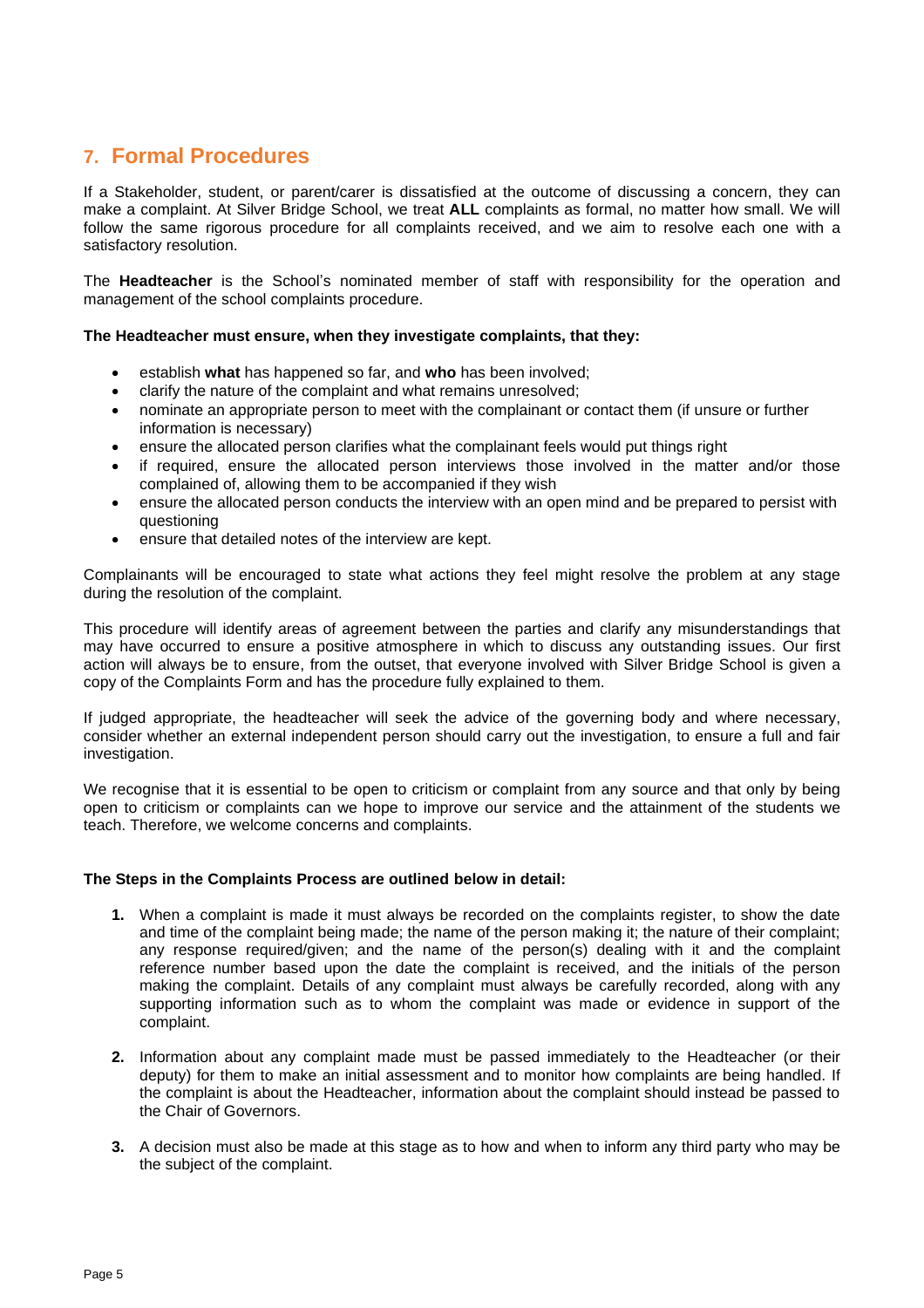- **4.** The reference number and name of person dealing with the complaint must be given to the person making the complaint as soon as practicable and within **3 working days (during term time)** of the complaint being received.
- **5.** The matter should then be looked into and responded to, if not in full, within a further **5 working days (during term time)** providing written details of how the matter has been dealt with or the timescale during which it will be investigated and fully addressed.
- **6.** A written record will be kept throughout of all communication and actions planned or taken, so that the progress of any investigation can be monitored. The records will indicate whether the complaint was resolved satisfactorily at the preliminary stage or preceded to a panel hearing.
- **7.** The process of investigation and response should not exceed **10 working days (during term time)** except in rare and exceptional circumstances. If this does occur it is vital that the Complainant is informed, in writing, as to when they may expect a full response. It is essential throughout that the Complainant is kept fully informed of the progress of their complaint.
- **8.** Should the matter then remain unresolved to the Complainant's satisfaction, they have the right to appeal the outcome, within **10 WORKING DAYS or 2 WEEKS** of the full response being sent. This must be in writing.
- **9.** Where the Complainant has appealed in writing against the response provided, an Appeal hearing will be arranged by the Schools' chair of governors Stephen Bradshaw. The appeal will be heard by a panel of at least 3 people, who have not previously been involved in the complaint, and will include at least one member who is independent to the management and governance of the school.

#### **10. The complainant may attend the panel meeting and may also be accompanied by a friend**.

- **11.** The Appeal hearing will be arranged, by the Schools' governing body within **15 working days (during term time)**, with at least three working days' notice given to the complainant to allow for their attendance.
- **12.** Panel members will be asked to consider the substance of the original complaint and the response provided to this complaint to date. They will then be free to make their own findings and recommendations.
- **13.** The outcome of any Appeal hearing will be formally recorded, and copies of the findings and recommendations distributed **within 10 working days** to the Complainant, the Headteacher, and, other relevant parties.

## **8. Confidentiality**

Confidentiality is vital. All conversations and correspondence will be treated with discretion. Complainants have the right to know what use will be made of personal information and accordingly, personal information will only be shared between staff on a 'need to know' basis. All complaint correspondence will be kept confidentially in a locked cupboard and on a central database with access limited to relevant senior staff.

(The exception to this is the requirement of the school to provide parents and other interested parties with information about the number of complaints registered under the formal procedure during the preceding year, and to inspectors conducting inspections under section 108 or 109 of the Education and Skills Act 2008, or to the Secretary of State, should they ask for such records.)

## **9. Equal access, accompaniment and representation**

Steps will be taken to ensure that any individual has the opportunity to raise their concerns or submit a complaint. **This includes the right to be accompanied or represented by a friend or relative** at discussions and hearings and/or to submit complaints which have been written by another individual on their behalf. Should any meeting need to be held where any parties would have difficulties in terms of access, the headteacher will assist with providing an appropriate venue.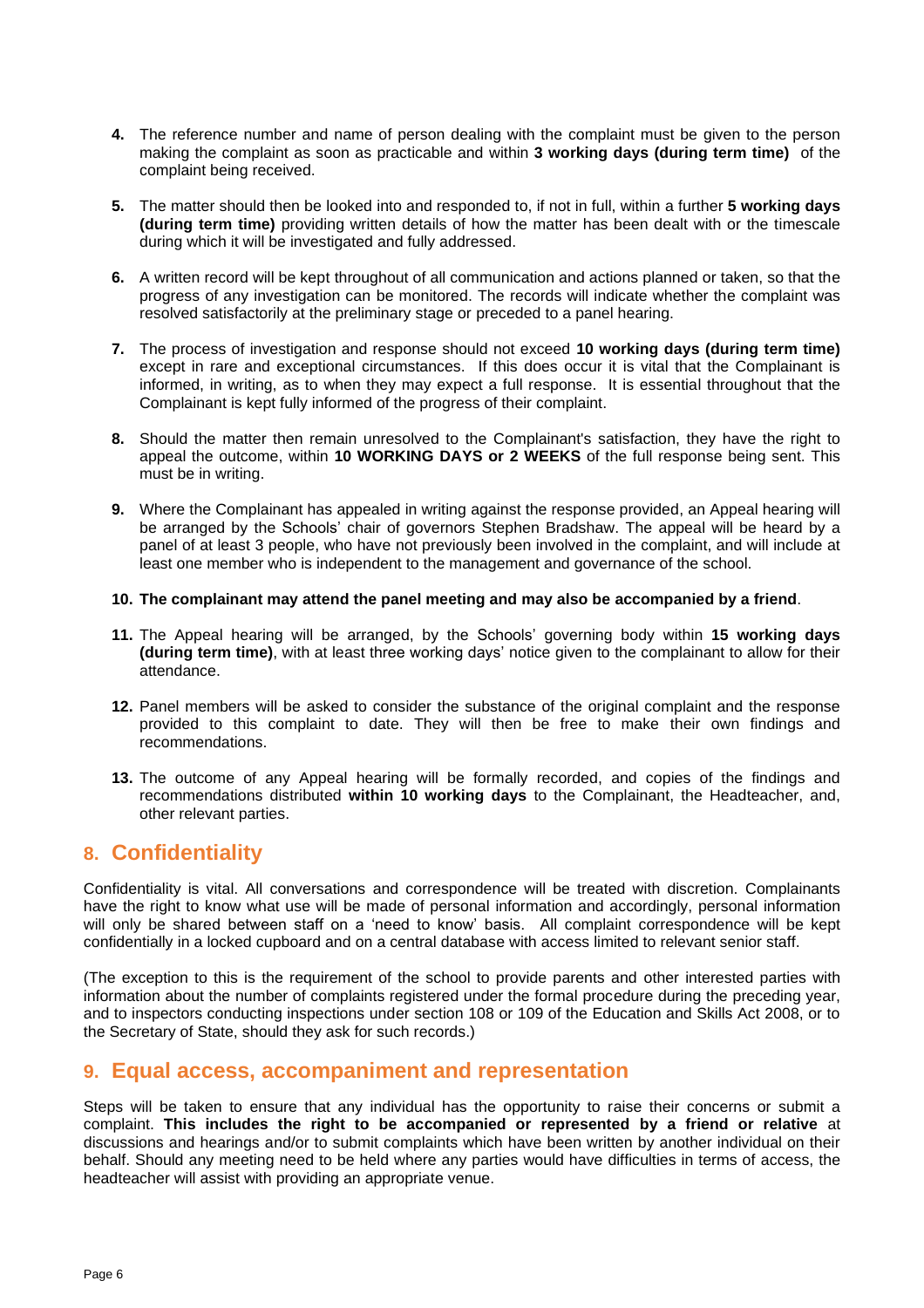It is an expectation that equal respect will be granted to each person involved within the process and that differences between people will be respected and understood.

## **10.Time between stages**

Although each of the stages within the procedure should occur consecutively, it is not necessary for each stage to immediately follow the last.

If the complaint is not submitted to the next stage within the time scales stated within this policyit will be considered as closed / resolved.

## **Changes to time scales and deadlines**

In general, the time scales and deadlines contained within this policy will be adhered to. However, in certain circumstances it may be inappropriate or impossible to guarantee that this is possible. Where a complaint leads to criminal proceedings this will always be the case.

If and when it becomes necessary to alter the time scales and deadlines set out within this policy, the complainant will be told and given an explanation as to why this has been the case.

## **11.Appeals**

If at any stage, as the result of a complaint, a decision or course of action is taken with regards to an individual (apart from the complainant) which they feel is ungrounded, unjustified or incorrect they have the right to appeal. The School's appeal procedures will facilitate this.

## **12.Summary**

This policy sets out the procedures which the school will follow whenever it receives a complaint. A summary of the various stages is given below:

## **Primary Responsibility:**

- Informal discussion and resolution Informal Stage **School Staff**
- Complaint made followed by an investigation by an appropriate person allocated by the Headteacher/ External independent complaints investigator – **Headteacher / Independent complaints investigator**
- Complaints committee following an appeal- Panel appointed by the **Chair of Governors, including a member independent to the school.**

## **13.Complaints not in scope of the procedure**

This complaints procedure covers all complaints about any provision of facilities or services that a school provides with the **exceptions** listed below, for which there are separate (statutory) procedures.

| <b>Exceptions</b>                                             | Who to contact                                                                                                            |
|---------------------------------------------------------------|---------------------------------------------------------------------------------------------------------------------------|
| Admissions to schools                                         | Concerns in relation to admissions and statutory                                                                          |
| Statutory assessments of special educational needs            | assessments and school re-organisation should be<br>raised direct with local authorities (LA)                             |
| Matters likely to require a child protection<br>investigation | In relation to child protection the Silver Bridge School<br>safeguarding procedure will be followed                       |
| Whistleblowing                                                | See Silver Bridge School's whistleblowing policy. The<br>DfE is also a prescribed body for whistleblowing in<br>education |
| Staff grievances and disciplinary procedures                  | These matters will invoke the Silver Bridge School's<br>grievance procedures.                                             |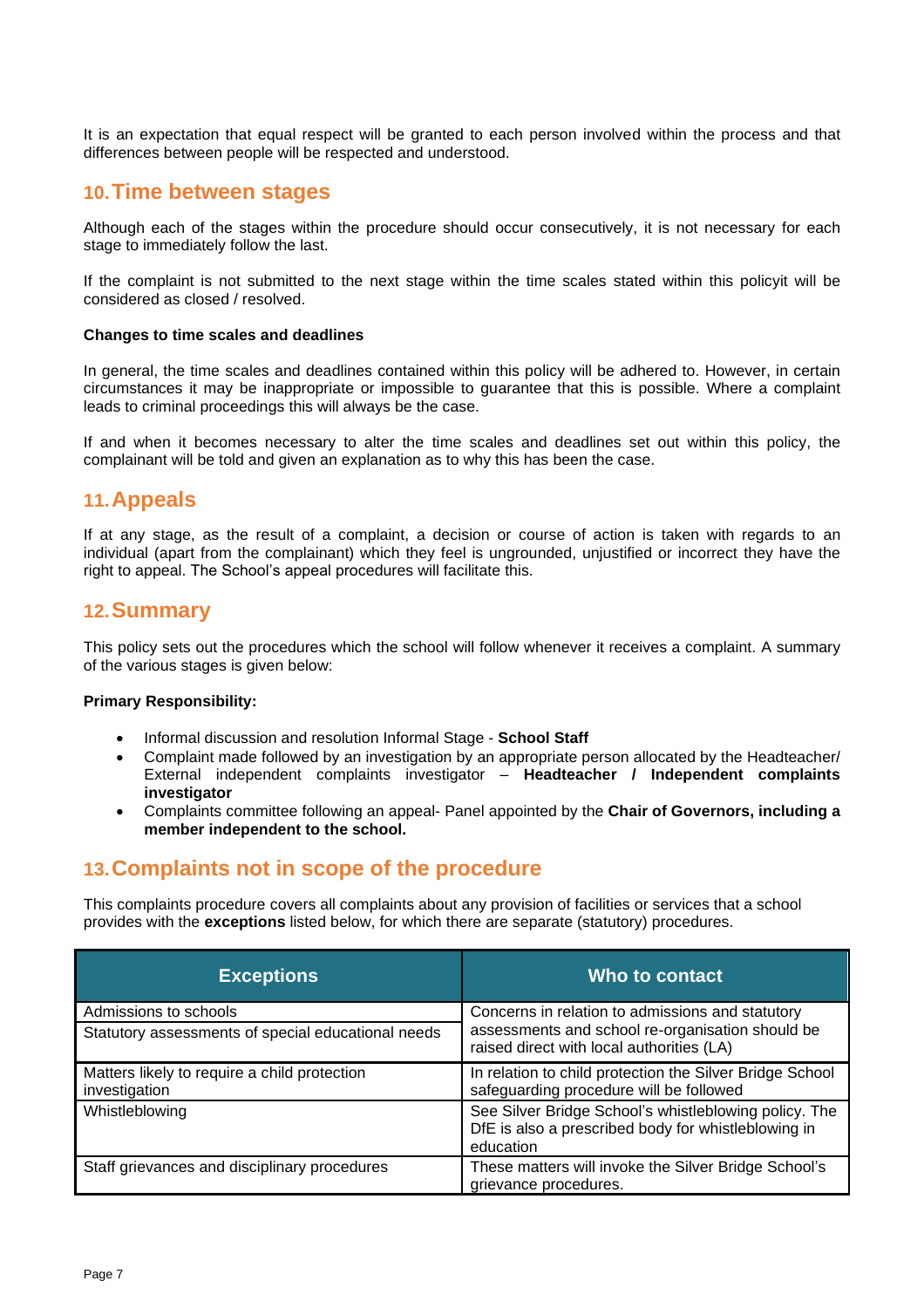| Complaints about services provided by other | Providers should have their own complaints       |
|---------------------------------------------|--------------------------------------------------|
| providers who may use school premises       | procedure to deal with complaints about service. |
|                                             | They should be contacted direct.                 |

# **14. Appeal process**

Complaints rarely reach this level, but it is important that the school is prepared to deal with them. Upon receiving an appeal in writing the Schools' Chair of Governors will usually choose to deal with it by holding a a formal appeal meeting with a panel including an independent member.

In some cases, by mutual agreement, it may be appropriate to resolve the issue with the complainant by other means without the need for a panel hearing with an independent member, i.e. a meeting held by the Schools' Chair of Governors or their representative with the complainant and the issue being satisfactorily resolved.

## **The committee**

The Schools Chair of Governors will nominate a panel who have not previously been involved with dealing with the complaint . One of the panel will be independent of the management and governance of the school

## **Submitting a formal appeal**

The complainant must submit a written request to the schools' Chair of Governors for their complaint to be considered by a complaints committee within their formal appeal.

## **Acknowledgement and time scales**

The Schools' Chair of Governors will acknowledge receipt of a letter within **10 working days (within term time)**This letter will inform them that their complaint will be heard by a panel including a member independent from the management and governance of the school within 15 school days of the date of this letter.

## **Preparation**

The Schools' Chair of Governors will ensure there are appropriate preparatory arrangements. The membership of the appeal panel will be confirmed, a date and time will be arranged for a hearing and all existing relevant documentation will be given to the three appointed members. The relevant parties will be informed:

- Of the date, time and venue of the hearing
- Of the aims and objectives of the hearing and how it will be conducted
- That any documentation they wish the committee to consider must be returned to the chair of the panel no later than 5 school days before the hearing takes place
- Of the rights of equal access, accompaniment and representation as set out within this document.
- How and when the panel will reach their decision

It is the responsibility of the chair of the panel to ensure that all parties receive all relevant documents at least 3 school days before the date of the hearing to allow individuals to familiarise themselves with them.**The hearing**

The hearing will allow each party involved to explain their understanding or interpretation of events and for other parties to question them. The hearing will, therefore, usually operate according to the following format:

- The chair will introduce all parties to one another and explain the principles, objectives and format of the hearing
- The complainant will be given the opportunity to explain their complaint. Following this the panel will be allowed to ask the complainant questions.
- The person who responded to the complaint at the earlier stage will then be given an opportunity to explain their response, interpretation or view about the complaint. Following this the complainant and committee will be allowed to question them.
- The author of the original response and the complainant will both be given the chance to give final statements.